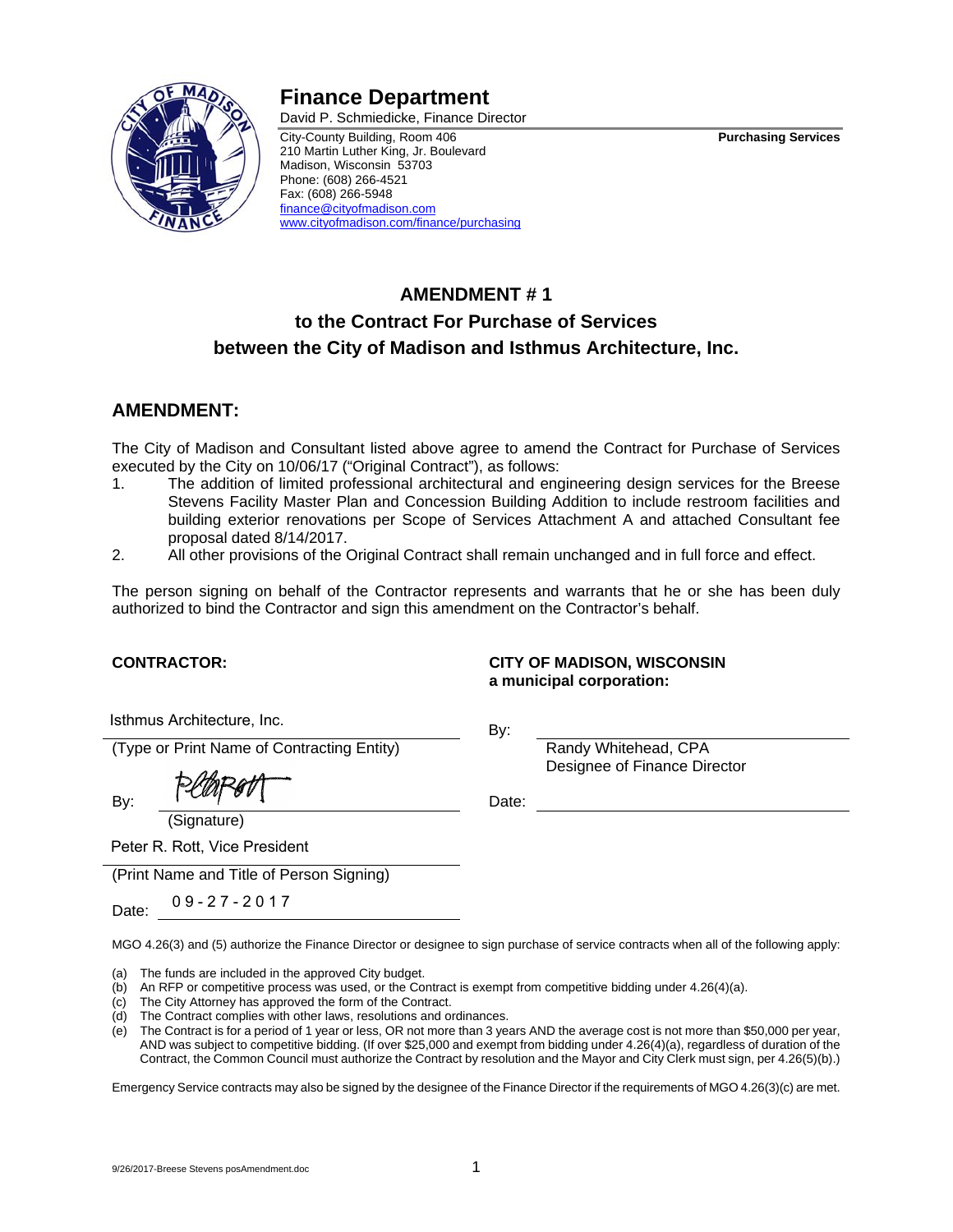## **ATTACHMENT A**

# **BREESE STEVENS FIELD - FACILITY MASTER PLAN AND CONCESSION BUILDING ADDITION**

## **AMENDMENT #1 SCOPE OF SERVICES**

The A/E shall develop all applicable plans and specifications necessary for the bidding and construction of the below facility improvements. Construction administration services for the improvements shall be per the Original Contract scope description. All other provisions of the Original Contract shall remain unchanged and in full force and effect.

I. Building Envelope Improvements:

#### 1925 Grandstand and Canopy

- a. Stabilization of brick outer masonry outer wall.
- b. Repoint exterior face of wall.
- c. Replacement of sealant at wall/sidewalk intersection.
- d. Stabilization of concrete inner wall of grandstand.
- e. Repair cracking, spalling, expansion joints and re-coat wall and bleacher deck.
- f. Remove and replace all sealant at wall/area drain intersection.
- g. Installation of fixed gutter system to collect and conduct roof runoff into city storm sewer.

## 1934 Grandstand

- h. Stabilization of brick outer masonry outer wall.
- i. Repair cracking, spalling, expansion joints and re-coat wall and bleacher deck.
- j. Remove and replace all sealant at wall/area drain intersection.
- II. Restroom Improvements:
	- a. The addition of two toilet rooms, approximately 640 sf each, adjacent to the future concession stand. Specifications shall be same as the concession stand with following exceptions: glazed block interior walls, polished and sealed concrete flooring and lay-in tile ceilings.

### **End of Attachment A**